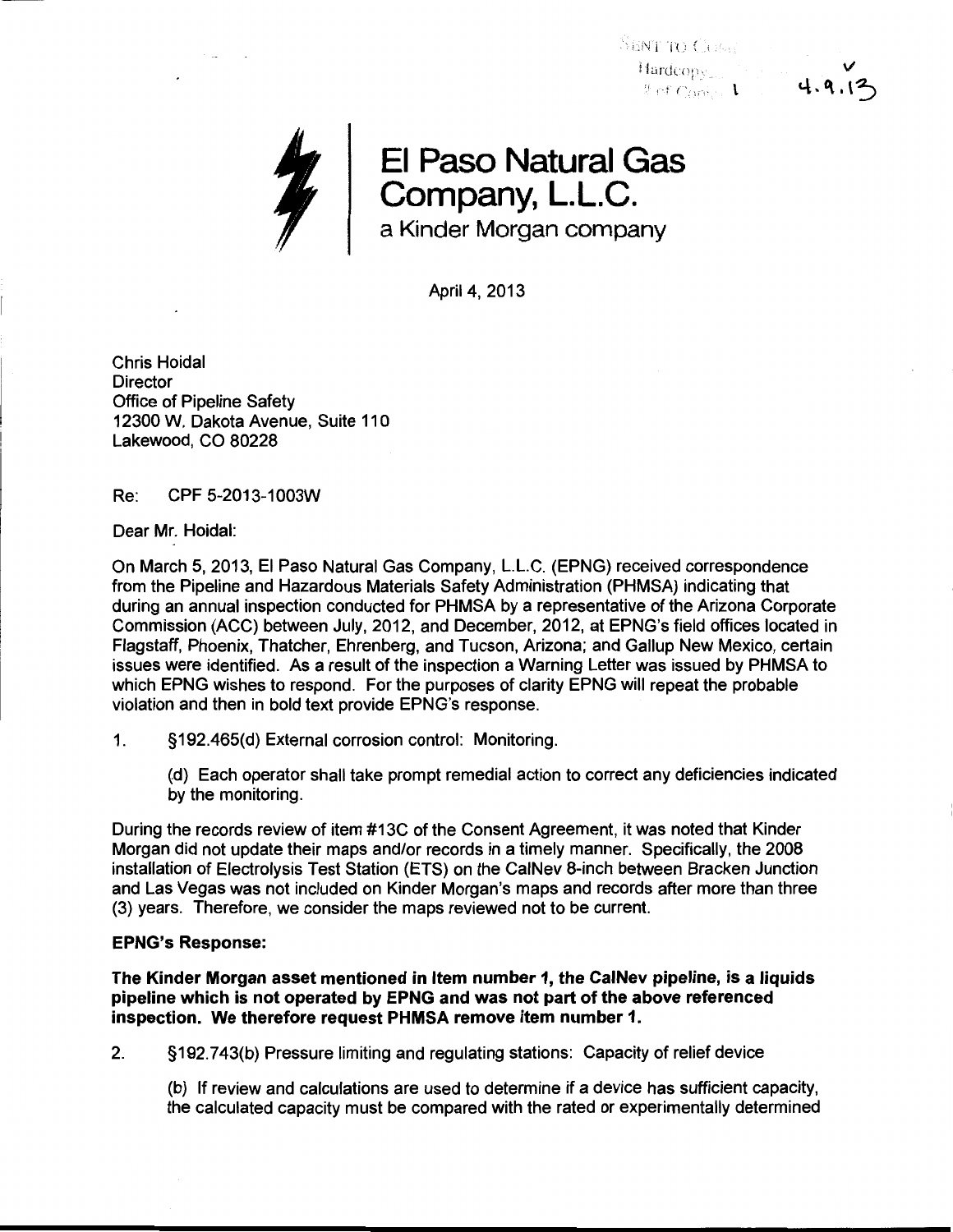relieving capacity of the device for the conditions under which it operates. After the initial calculations, subsequent calculations need not be made if the annual review documents that parameters have not changed to cause the rated or experimentally determined relieving capacity to be insufficient.

Documentation provided during this inspection for the 2009 and 2010 inspections of the Somerton City Gate station demonstrated the capacity of the regulators exceeded the relief capacity of the relief valve installed on this station. In addition, the capacity of the relief valve and regulator on records dated 4-21-10 and 5-16-12 were incorrectly entered. Furthermore, the 2009 records for this station failed to include any capacity information.

The relief valve at the Duncan No. 2 station is set at the station's documented MAOP of 75 psi. According to the station inspection report for the 2012 calendar year, the relief valve capacity listed on the report is 60 MCFH, which is greater than the regulator's capacity of 24.6 MCFH. However, according to the relief valve manufacturer's bulletin, the capacity listed in the inspection report only happens at the set point of 75 psi plus 25 psi buildup pressure. Therefore, the capacity only takes place when the relief valve inlet pressure is 100 psi. Based on the above information, without conducting a full flow test there exists the possibility of an over pressure on the downstream pipeline. KMI cannot currently ensure the Duncan #2 station has a relief device with adequate capacity.

## EPNG's Response:

Somerton Meter Station: Operations personnel discovered and corrected the regulators exceeding relief capacity prior to the inspection in 2012. The regulators were adjusted by installing proper sized cages for the application. The technician was instructed on how to properly document regulator and relief valve inspections including capacity information.

Duncan Meter Station Number 2: Operations has tested the relief and regulators at the site and the relief valve is adequately sized for the application. It should be noted that at the time of the inspection, the auditor was invited to the site so that a test could be performed and he declined. EPNG then proceeded to conduct the test to ensure the relief valve is adequately sized.

## Accordingly, the issues identified in Item #2 have been fully resolved.

3. §192.707 Line markers for mains and transmission lines

(a) Buried pipelines. Except as provided in paragraph (b) of this section, a line marker must be placed and maintained as close as practical over each buried main and transmission line:

(1) At each crossing of a public road and railroad

There were no line markers on the 2103 line where the pipeline crossed underneath Roadrunner and Bilby Roads in the South Tucson area.

## EPNG's Response:

Line markers were previously installed at the identified road crossing; however at the time of inspection evidence of vandalism was discovered and the above ground portion